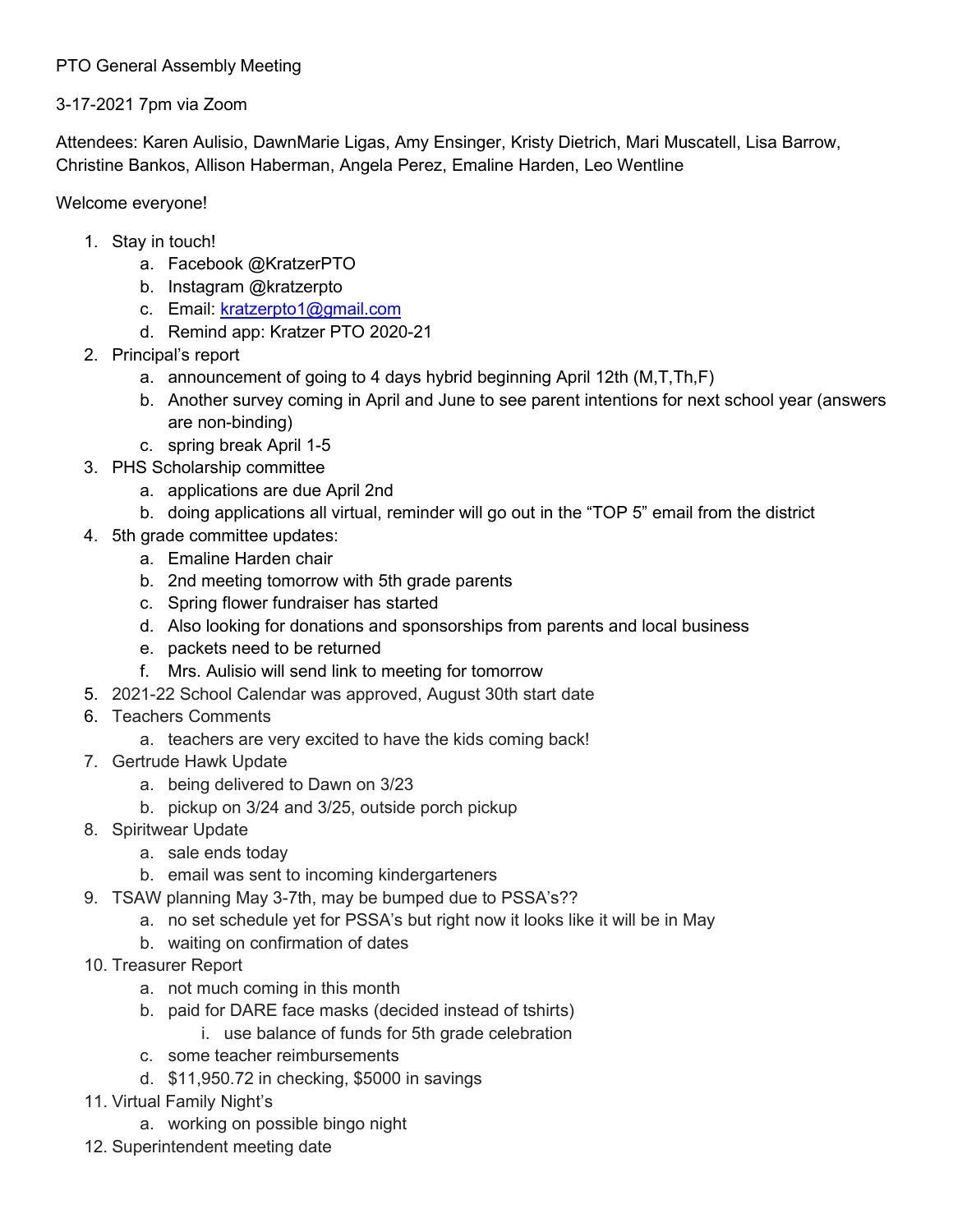- a. usually April or May, no date yet
- b. if it happens it will probably be a Zoom setup
- 13. PTO Board nominations beginning soon
	- a. All positions are for 1 year so all are open for next school year
	- b. forms due by Friday, 4/9/21
	- c. https://docs.google.com/forms/d/e/1FAIpQLSdLv3PxNKaGP\_rIJQjPUVrjTev4xxBGvW5b\_ueqGj 5okB\_CPw/viewform?usp=sf\_link
- 14. Open forum/questions??
- 15. Next Meeting Wednesday, 4/14 7pm on Zoom!
	- a. tentative, still waiting on superintendent date?
- 16. Thank you for coming!!! We appreciate you joining us tonight!!